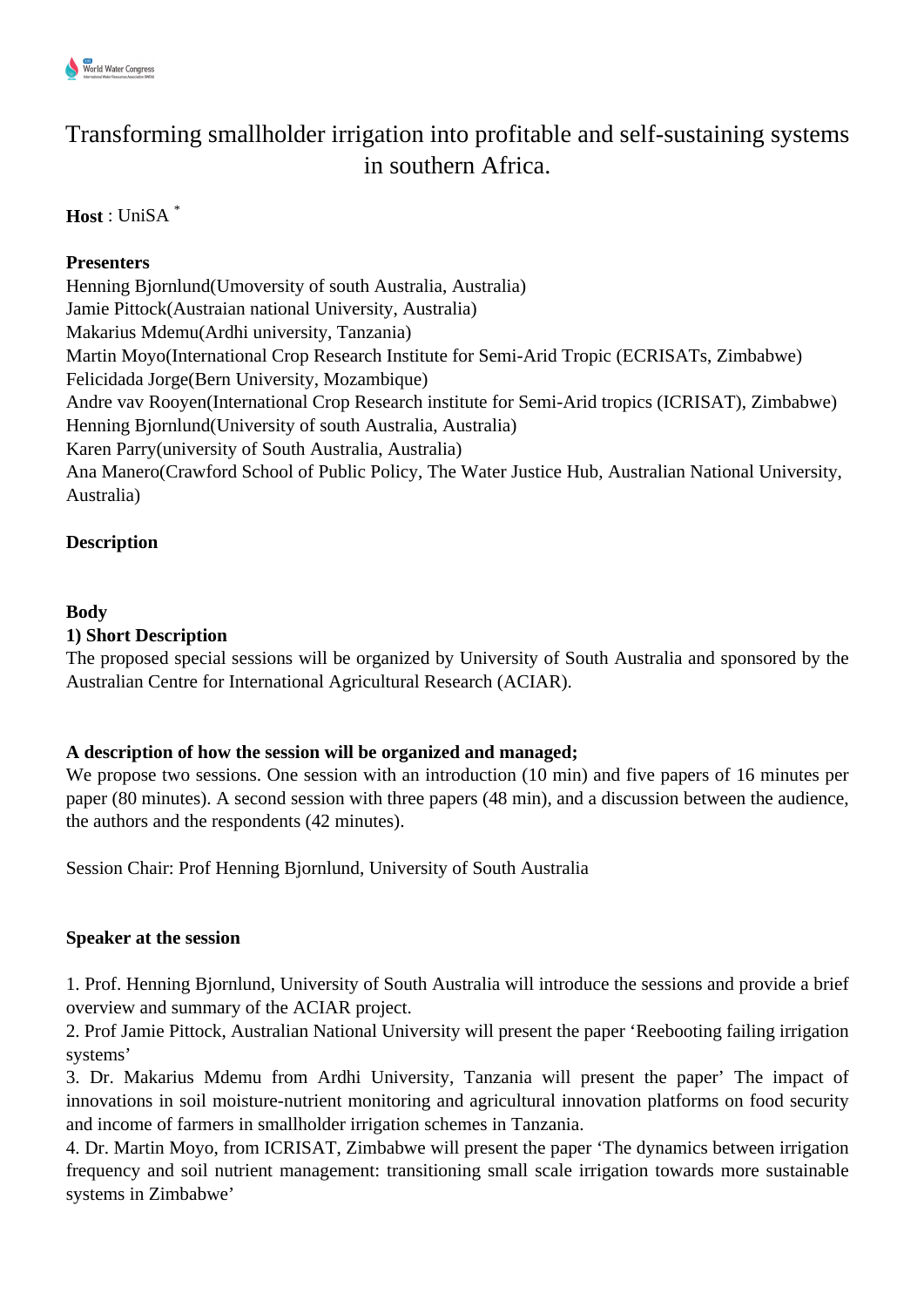

5. Ms. Felicidade Jorge, PhD Student, Bonn University and past Deputy Director of The National Irrigation Institute in Mozambique will present the paper 'Do Agricultural Innovation Platforms and soil moisture and nutrient monitoring tools improve the production and livelihood of smallholder irrigators in Mozambique?'

6. Dr. Andre van Rooyen, Principal Scientist, the International Crops Research Institute for the Semi-Arid Tropics (ICRISAT), Zimbabwe will present the paper 'Identifying leverage points to transition dysfunctional irrigation schemes towards complex adaptive systems'

7. Prof. Henning Bjornlund, University of South Australia will present the paper 'The importance of learning processes in transitioning small-scale irrigation schemes towards complex adaptive systems.

8. Ms. Karen Parry, PhD Candidate, University of South Australia will present the paper 'Youth and Small-scale Irrigation Schemes – opportunities and challenges'

9. Dr. Ana Manero, Australian National University will present the paper 'Growth and inequality at the micro scale: an empirical analysis of farm incomes within smallholder irrigation systems in Zimbabwe, Tanzania and Mozambique

Three respondents discuss the papers and their policy implications with expertise within this area will be recruited among delegates to the Congress.:

#### **2) Objectives**

The sessions will communicate lessons from an ACIAR funded project on enhancing irrigation productivity and improving profitability for small-holder farmers, in Mozambique, Tanzania and Zimbabwe. It will be an official launch of a second special issue of the International Journal of Water Resources Development communicating the key findings from the first four years of the project. The first special issue was launched at the WWC in Cancun during two special sessions

#### **3) Justifications**

Agriculture accounts for 70% of water use globally and has facilitated much of the increase in food production in the past and is critical for future food security and the alleviation of poverty. However, in developing countries many irrigation systems do not perform to their full potential; they are facing a number of challenges including infrastructural decay, poor water and nutrient practices, lack of technical and institutional expertise, inefficient support systems, and poor market integration. This session will focus on some of these challenges.

#### **4) Projected outcomes**

The expected outcomes include:

· Country level - the presenters will return to their countries with a unique insight and feedback from a global audience potentially impacting further agricultural research;

· Lessons sharing - the WWC provides an opportunity to engage with and share lessons with others working in similar fields of development research. This is an important outcome as the project is two years into its second four-year term on out-scaling and upscaling the approaches, learnings and outcomes